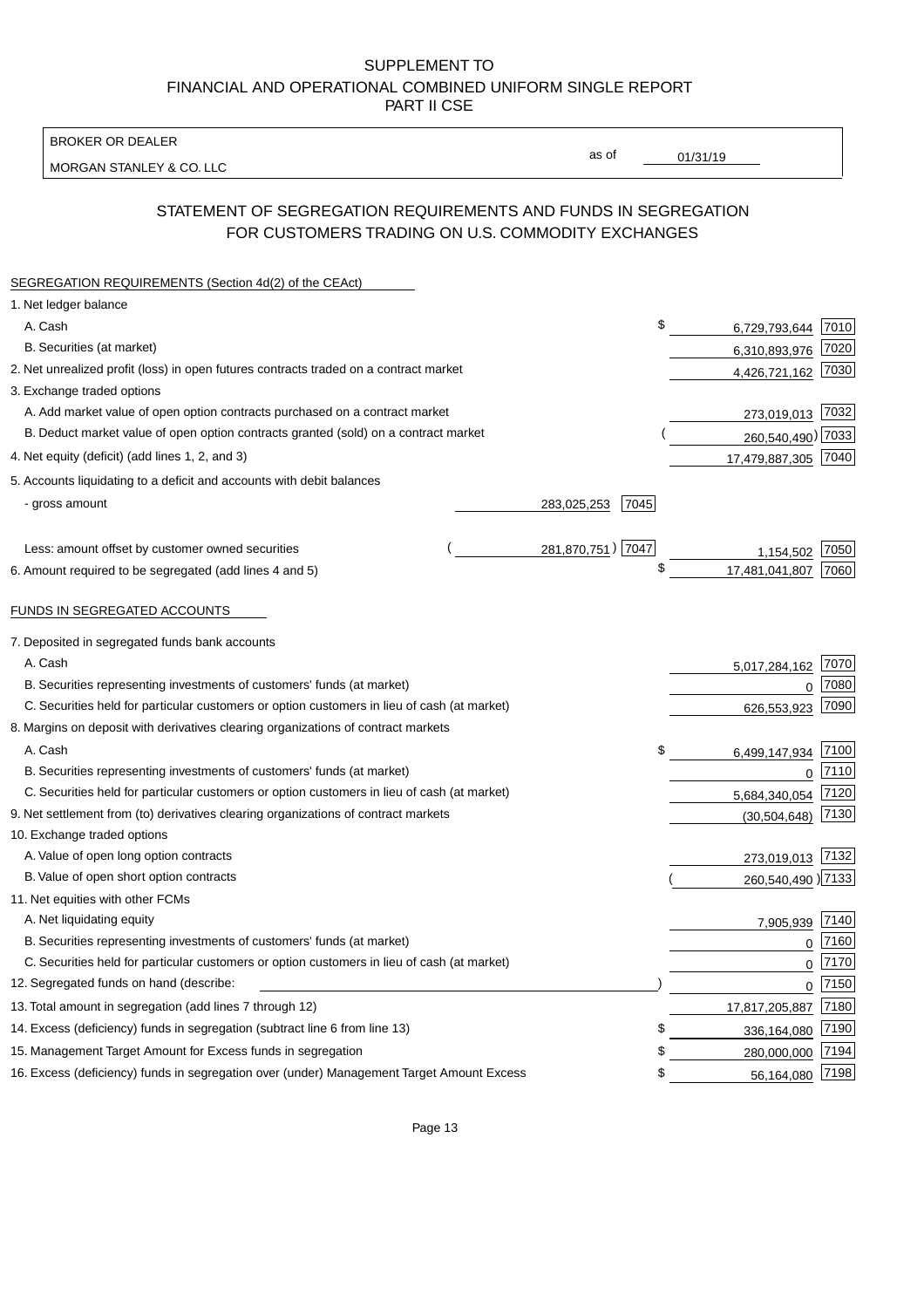MORGAN STANLEY & CO. LLC

01/31/19  $\overline{\phantom{a}}$ 

as of

# STATEMENT OF SEGREGATION REQUIREMENTS AND FUNDS IN SEGREGATION FOR CUSTOMERS' DEALER OPTIONS ACCOUNTS

| 1. Amount required to be segregated in accordance |           |        |
|---------------------------------------------------|-----------|--------|
| with Commission regulation 32.6                   | \$        | 7200   |
| 2. Funds in segregated accounts                   |           |        |
| A. Cash                                           | $0$  7210 |        |
| B. Securities (at market)                         | $0$  7220 |        |
| C. Total                                          |           | 7230   |
| 3. Excess (deficiency) funds in segregation       |           |        |
| (subtract line 2.C from line 1)                   |           | 0 7240 |
|                                                   |           |        |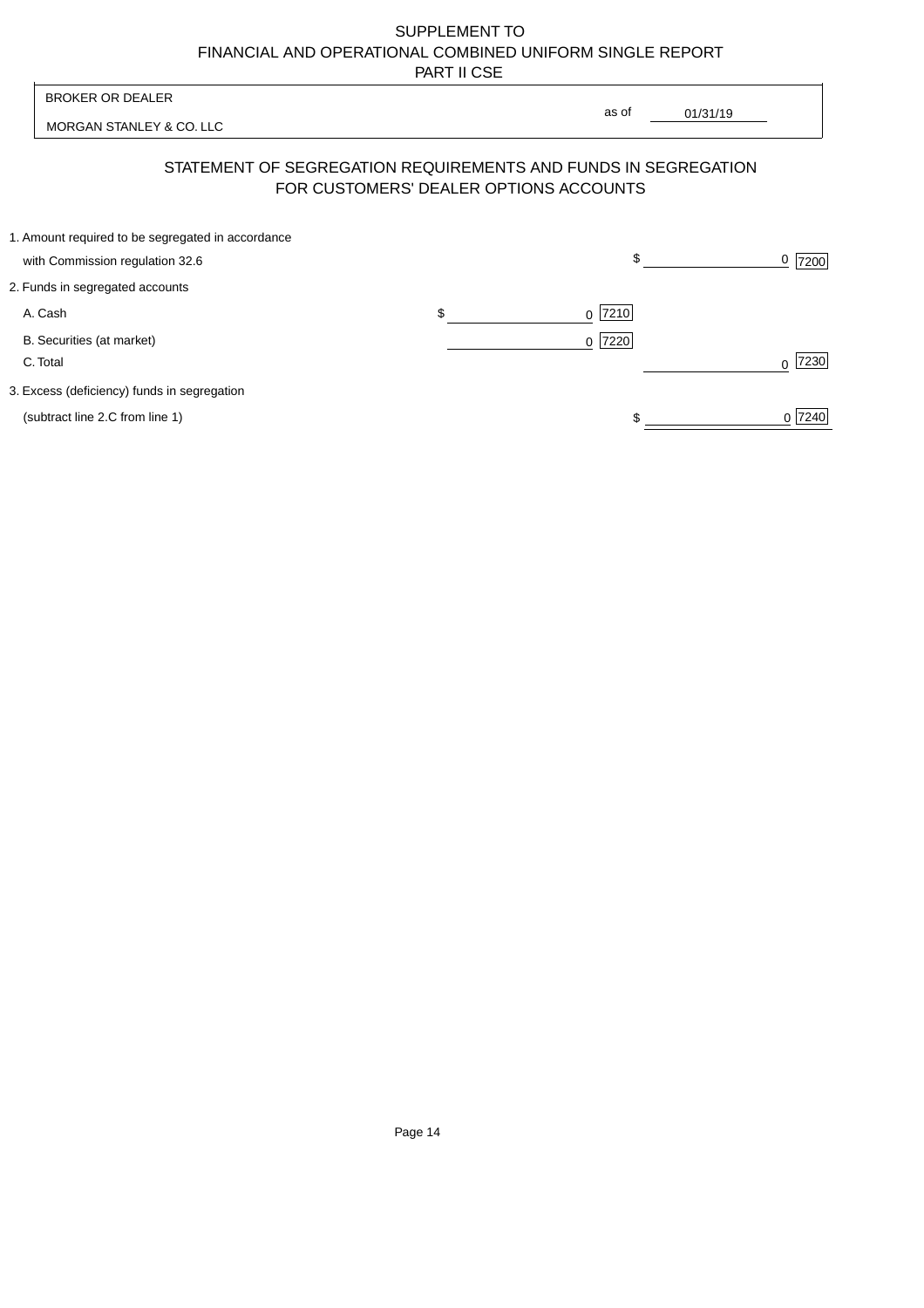PART II CSE

| BROKER OR DEALER         |       |          |
|--------------------------|-------|----------|
| MORGAN STANLEY & CO. LLC | as of | 01/31/19 |

# STATEMENT OF SECURED AMOUNTS AND FUNDS HELD IN SEPARATE ACCOUNTS PURSUANT TO COMMISSION REGULATION 30.7

### FOREIGN FUTURES AND FOREIGN OPTIONS SECURED AMOUNTS

| Amount required to be set aside pursuant to law, rule or regulation of a foreign government<br>or a rule of a self-regulatory organization authorized thereunder |  |                    | \$<br>0             | 7305 |
|------------------------------------------------------------------------------------------------------------------------------------------------------------------|--|--------------------|---------------------|------|
| 1. Net ledger balance - Foreign Futures and Foreign Option Trading - All Customers                                                                               |  |                    |                     |      |
| A. Cash                                                                                                                                                          |  |                    | \$<br>3,299,870,605 | 7315 |
| B. Securities (at market)                                                                                                                                        |  |                    | 2,091,447,549       | 7317 |
| 2. Net unrealized profit (loss) in open futures contracts traded on a foreign board of trade                                                                     |  |                    | (275, 304, 679)     | 7325 |
| 3. Exchange traded options                                                                                                                                       |  |                    |                     |      |
| A. Market value of open option contracts purchased on a foreign board of trade                                                                                   |  |                    | 6,160,678           | 7335 |
| B. Market value of open contracts granted (sold) on a foreign board of trade                                                                                     |  |                    | (7,082,883)         | 7337 |
| 4. Net equity (deficit) (add lines 1.2. and 3.)                                                                                                                  |  |                    | \$<br>5,115,091,270 | 7345 |
| 5. Accounts liquidating to a deficit and accounts with                                                                                                           |  |                    |                     |      |
| debit balances - gross amount                                                                                                                                    |  | 7351<br>68,680,173 |                     |      |
| Less: amount offset by customer owned securities                                                                                                                 |  | 65,391,874) 7352   | 3,288,299           | 7354 |
| 6. Amount required to be set aside as the secured amount - Net Liquidating Equity Method (add lines 4 and 5)                                                     |  |                    | \$<br>5,118,379,569 | 7355 |
| 7. Greater of amount required to be set aside pursuant to foreign jurisdiction (above) or line 6.                                                                |  |                    | \$<br>5,118,379,569 | 7360 |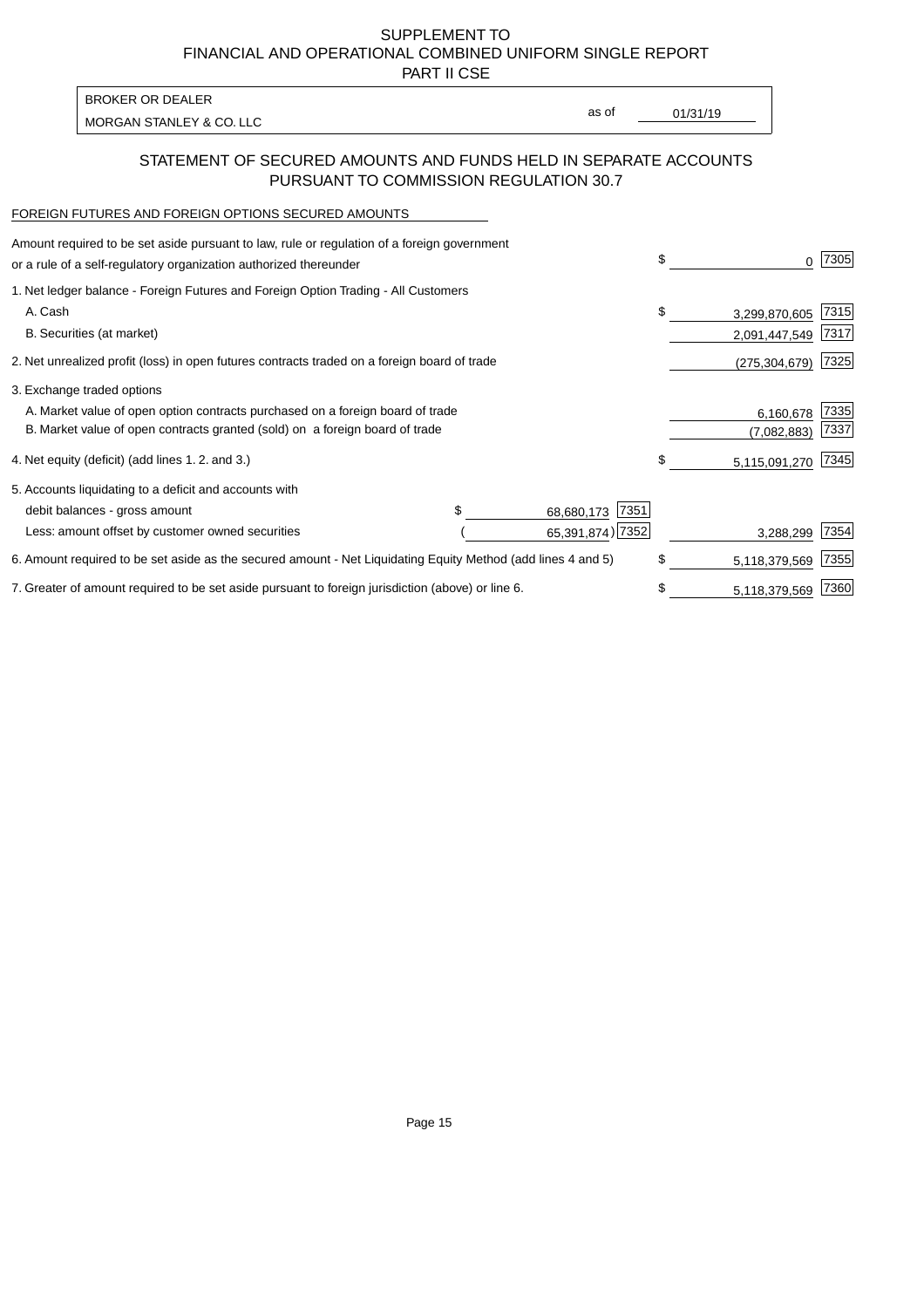BROKER OR DEALER

MORGAN STANLEY & CO. LLC

01/31/19 as of

# STATEMENT OF SECURED AMOUNTS AND FUNDS HELD IN SEPARATE ACCOUNTS PURSUANT TO COMMISSION REGULATION 30.7

## FUNDS DEPOSITED IN SEPARATE REGULATION 30.7 ACCOUNTS

| 1. Cash in banks                                                                       |      |                                   |                          |
|----------------------------------------------------------------------------------------|------|-----------------------------------|--------------------------|
| A. Banks located in the United States                                                  | \$   | 213,017,816 7500                  |                          |
| B. Other banks qualified under Regulation 30.7                                         |      |                                   |                          |
| 7510<br>Name(s):                                                                       |      | 1,103,211,380 7520 \$             | 1,316,229,196 7530       |
| 2. Securities                                                                          |      |                                   |                          |
| A. In safekeeping with banks located in the United States                              | \$   | 136,575,095 7540                  |                          |
| B. In safekeeping with other banks qualified under Regulation 30.7                     |      |                                   |                          |
| Name(s):                                                                               | 7550 | $0$  7560                         | 136,575,095 7570         |
| 3. Equities with registered futures commission merchants                               |      |                                   |                          |
| A. Cash                                                                                | \$   | 6,922,702 7580                    |                          |
| <b>B.</b> Securities                                                                   |      | $0$ 7590                          |                          |
| C. Unrealized gain (loss) on open futures contracts                                    |      | 7600<br>1,081,719                 |                          |
| D. Value of long option contracts                                                      |      | $0^{7610}$                        |                          |
| E. Value of short option contracts                                                     |      | $0)$ 7615                         | 8,004,421 7620           |
| 4. Amounts held by clearing organizations of foreign boards of trade                   |      |                                   |                          |
| 7630<br>Name(s):                                                                       |      |                                   |                          |
| A. Cash                                                                                | \$   | $0$ 7640                          |                          |
| <b>B.</b> Securities                                                                   |      | 7650<br>0                         |                          |
| C. Amount due to (from) clearing organizations - daily variation                       |      | 7660<br>0                         |                          |
| D. Value of long option contracts                                                      |      | 0 7670                            |                          |
| E. Value of short option contracts                                                     |      | $0$ ) 7675                        | $0^{7680}$               |
| 5. Amounts held by members of foreign boards of trade                                  |      |                                   |                          |
| Name(s):<br>7690                                                                       |      |                                   |                          |
| A. Cash                                                                                | \$   | 2,168,577,129 7700                |                          |
| <b>B.</b> Securities                                                                   |      | 1,954,872,455 7710                |                          |
| C. Unrealized gain (loss) on open futures contracts                                    |      | $(276, 153, 612)$ 7720            |                          |
| D. Value of long option contracts                                                      |      | 6,160,678 7730                    |                          |
| E. Value of short option contracts                                                     |      | $(7,082,883)$ <sup>)</sup> [7735] | 3,846,373,767 7740       |
| 6. Amounts with other depositories designated by a foreign board of trade              |      |                                   |                          |
| Name(s):                                                                               | 7750 |                                   | 0 7760                   |
| 7. Segregated funds on hand (describe:                                                 |      |                                   | 0 7765                   |
| 8. Total funds in separate section 30.7 accounts                                       |      |                                   | \$<br>5,307,182,479 7770 |
| 9. Excess (deficiency) set Aside Funds for Secured Amount (subtract Line 7 Secured     |      |                                   |                          |
| Statement page 15 from Line 8)                                                         |      |                                   | 188,802,910 7380<br>\$   |
| 10. Management Target Amount for Excess funds in separate section 30.7 accounts        |      |                                   | 140,000,000 7780<br>\$   |
| 11. Excess (deficiency) funds in separate 30.7 accounts over (under) Management Target |      |                                   | 48,802,910 7785<br>\$    |
|                                                                                        |      |                                   |                          |